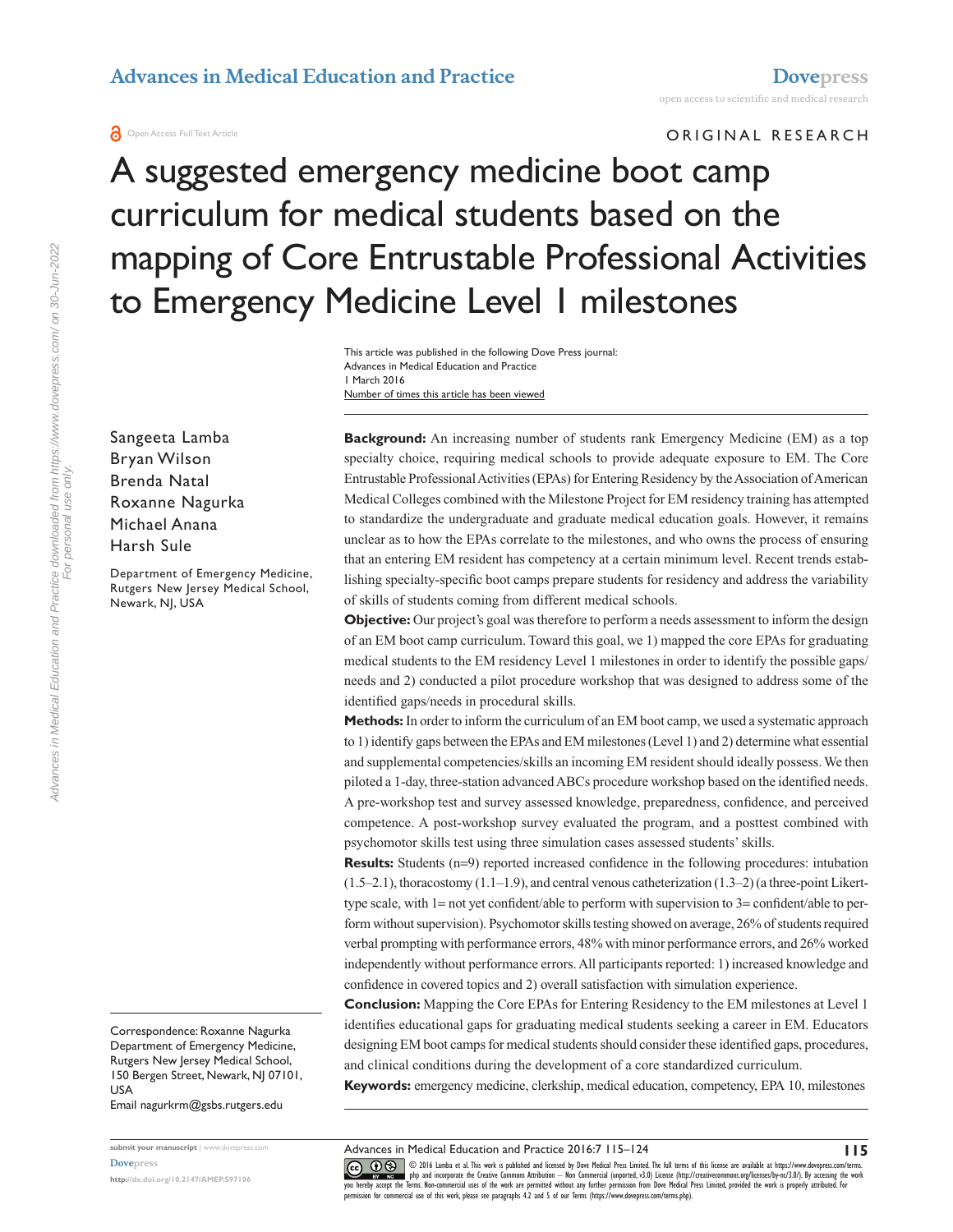### **Introduction**

Emergency Medicine (EM) has experienced unprecedented growth in graduate medical education with the expansion of residency programs nationwide.<sup>1</sup> An increasing number of US medical students rank EM as a top specialty choice.<sup>1</sup> Undergraduate programs are incorporating EM experiences in their curricula, but the addition of mandatory, structured EM clerkships still remains an area of slow growth.<sup>2,3</sup> Unlike primary-care specialties such as Internal Medicine or Pediatrics where core standardized clerkship curricula ensure that each graduating US medical student has certain knowledge and skills related to that discipline, this is not so for EM. Medical schools may offer elective EM experiences, but these may have wide variability in goals, settings, and focus, as evidenced by differences between community versus tertiary-care center rotations, pediatrics versus adult EM experiences, and exposure to trauma and ultrasound. Therefore, currently, there may be considerable variability from one medical school graduate to another in the knowledge and skills related to EM.

Program directors across specialties are concerned over the variability in skill sets and lack of preparedness of incoming residents.4 In response to these concerns, efforts are being made to better define expectations during physician training with the development of the Core Entrustable Professional Activities (EPAs) for Entering Residency by the Association of American Medical Colleges (AAMC).<sup>5,6</sup> The EPAs are a clear, concise list of what graduating medical students should be entrusted to do without direct supervision on DAY ONE of any residency.7,8 The entrustment in the tasks of professional practice is important to note and means that a student can perform the task unsupervised.7,8 EPAs therefore define activities of an entrusted learner and offer a clear definition of what is expected and what can be measured and observed, once a competency has been achieved, regardless of specialty. For example, gather a history and perform a medical examination is a discrete measurable EPA. There are 13 EPAs currently defined and each includes a list of expected behaviors and vignettes that describe the entrustable learner. While every EPA applies to a resident entering EM training, EPA 10 states Recognize a patient requiring urgent or emergent care and initiate evaluation and management, which typifies a core competency of EM.

As part of the New Accreditation System, the American Board of Emergency Medicine (ABEM) and the Accreditation Council for Graduate Medical Education (ACGME) established 23 milestones that EM residents are expected to achieve to varying levels throughout their training.<sup>9</sup>

Milestones are knowledge, skills, and attitudes for each of the competencies such as patient care (PC), professionalism (PROF), and interpersonal and communication skills (ICS), organized in a developmental framework from less to more advanced. They describe tasks for evaluating the performance of a resident from entry into residency through graduation. Level 1 is expected of an incoming resident, Level 4 is a target for graduating residents, and Level 5 is aspirational and a target for an independent, practicing, EM physician.<sup>9</sup>

Currently, residency program leadership, in conjunction with the ACGME-mandated Clinical Competency Committee, determines individual resident competence with regard to milestones. However, with incoming residents, there is a significant lag of 6–12 months before they can be adequately assessed on all Level 1 milestones. To address the potential gaps and variations in the medical school training of incoming residents, most residencies employ variations of an intern orientation. While the end point of this approach is to standardize the level of the incoming residents, it is challenging to accurately gauge their beginning level of familiarity and competence and tangible deficits do exist.<sup>10</sup>

To develop discipline-specific competencies for graduating medical students, there has been a recent trend to establish specialty-specific boot camps – currently advocated primarily by surgical specialties.11–14 The goal of these boot camps is to provide individualized learning, prepare students for entering residency, and address the variability of skills of students attending the program from different medical schools. A recent meta-analysis evaluating the literature on 15 such boot camps showed that participants had significant improvements in clinical skills, knowledge, and confidence.<sup>14</sup>

An EM boot camp may be necessary to prepare medical students who match into EM.<sup>10</sup> It is, however, not clear as to what gaps currently exist in the undergraduate medical curricula, and therefore, what issues need to be addressed in this boot camp. Our project's goal was therefore to perform a needs assessment to inform the design of an EM boot camp curriculum. Toward this goal, we 1) mapped the core EPAs for graduating medical students to the EM residency Level 1 milestones in order to identify the possible gaps/needs and 2) conducted a pilot procedure workshop that was designed to address some of the identified gaps/needs in procedural skills.

Since institutional variability exists, we used the hypothesis that the core EPAs outline competencies for every graduating medical student (regardless of medical school) and provide mapping to the EM milestone Level 1 competencies for an entering resident, which will help us identify some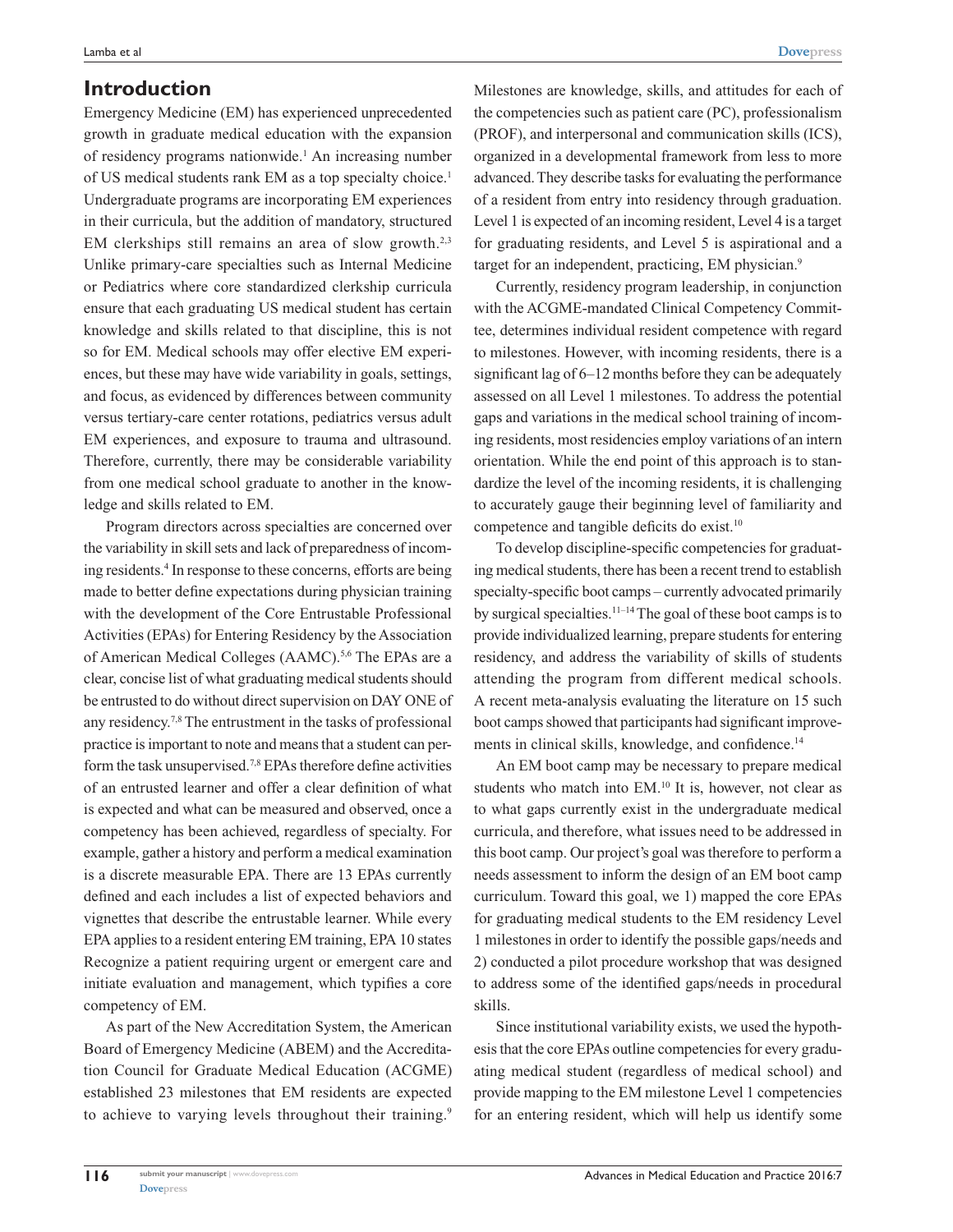of the overall gaps. Based on a literature review, we also identified core procedural skills and areas of critical importance for the clinical practice of EM and finally, described our pilot EM procedure boot camp.6,9,15,16

# **Methods**

Institutional review board approval and participant consent was not necessary for this study, as the work was part of an elective curriculum. Description of the needs assessment for EM boot camp curriculum, mapping, and procedure workshop is detailed in the following section:

# Needs assessment for EM boot camp curriculum

A systematic approach was used in order to identify the gaps in medical education and to identify topics that would be essential for inclusion in an EM boot camp curriculum. This approach was centered on: 1) identifying gaps between the EPAs and EM milestones (Level 1) and 2) determining what essential and supplemental competencies and skills an incoming EM resident should ideally possess. Based on this information, a pilot 1-day EM procedure boot camp was implemented to address procedural skills and to assess interest and effectiveness. A 2-week structured EM boot camp curriculum is now being conceptualized based on this needs assessment and is planned for implementation in the academic year 2016.

# Mapping of EPAs to EM Level 1 milestones

The authors, with expertise in both undergraduate and graduate medical education, collectively reviewed the EPAs and EM milestones. The individual milestones were sequentially mapped to EPAs based on a review of milestones under each sub-competency (Table 1). Each EPA is addressed by at least one EM milestone, while some milestones map to multiple EPAs. However, some milestones are not addressed by any of the EPAs. Table S1 describes mapping in further detail.

### Identification of core procedural skills

We reviewed existing procedural EM milestones and identified an additional list of core procedures that all incoming first-year EM residents should have exposure to and some ability to perform with supervision – not competence. This list was further advised by existing literature (Table 2).<sup>15</sup>

**Table 1** Core Entrustable Professional Activity (EPA) for Entering Residency vs ACGME milestones for emergency medicine residents<sup>6,9</sup>

|                  | EPA <sub>I</sub>          | EPA <sub>2</sub>      | EPA <sub>3</sub>      | EPA 4       | EPA <sub>5</sub> | EPA 6                 | EPA <sub>7</sub> | EPA 8       | EPA 9                 | <b>EPA 10</b>             | EPA <sub>II</sub>     | <b>EPA 12</b>             | <b>EPA 13</b>         |
|------------------|---------------------------|-----------------------|-----------------------|-------------|------------------|-----------------------|------------------|-------------|-----------------------|---------------------------|-----------------------|---------------------------|-----------------------|
| PCI              |                           |                       |                       |             |                  |                       |                  |             |                       | $\boldsymbol{\times}$     |                       |                           |                       |
| PC <sub>2</sub>  | $\boldsymbol{\mathsf{X}}$ |                       |                       |             |                  | $\mathsf X$           |                  |             |                       |                           |                       |                           |                       |
| PC3              |                           |                       | $\boldsymbol{\times}$ |             |                  |                       |                  |             |                       |                           |                       |                           |                       |
| PC4              |                           | $\boldsymbol{\times}$ |                       |             |                  |                       |                  |             |                       |                           |                       |                           |                       |
| PC5              |                           |                       |                       | $\mathsf X$ |                  |                       |                  |             |                       |                           |                       |                           |                       |
| $PC6*$           |                           |                       |                       |             |                  |                       |                  |             |                       |                           |                       |                           |                       |
| $PC7*$           |                           |                       |                       |             |                  |                       |                  |             |                       |                           |                       |                           |                       |
| PC8              |                           |                       |                       |             |                  |                       |                  |             |                       | $\mathsf X$               |                       |                           |                       |
| PC <sub>9</sub>  |                           |                       |                       |             |                  |                       |                  |             |                       |                           | $\boldsymbol{\times}$ | $\boldsymbol{\mathsf{X}}$ |                       |
| $PC10*$          |                           |                       |                       |             |                  |                       |                  |             |                       |                           |                       |                           |                       |
| $PCII*$          |                           |                       |                       |             |                  |                       |                  |             |                       |                           |                       |                           |                       |
| $PC12*$          |                           |                       |                       |             |                  |                       |                  |             |                       |                           |                       |                           |                       |
| PC13*            |                           |                       |                       |             |                  |                       |                  |             |                       |                           |                       |                           |                       |
| PC <sub>14</sub> |                           |                       |                       |             |                  |                       |                  |             |                       |                           |                       | $\mathsf X$               |                       |
| MK               |                           |                       |                       |             |                  |                       |                  |             |                       | $\boldsymbol{\mathsf{X}}$ |                       |                           |                       |
| SBPI             |                           |                       |                       |             |                  |                       |                  |             |                       |                           |                       |                           | $\boldsymbol{\times}$ |
| SBP <sub>2</sub> |                           |                       |                       |             |                  |                       |                  |             |                       |                           |                       |                           | $\mathsf X$           |
| SBP3             |                           |                       |                       |             | $\mathsf X$      |                       |                  |             |                       |                           |                       |                           |                       |
| PBLI             |                           |                       |                       |             |                  |                       | $\mathsf X$      |             |                       |                           |                       |                           |                       |
| <b>PROFI</b>     | X                         |                       |                       |             |                  |                       |                  |             |                       |                           |                       |                           |                       |
| PROF2*           |                           |                       |                       |             |                  |                       |                  |             |                       |                           |                       |                           |                       |
| ICSI             | X                         |                       |                       |             |                  |                       |                  |             |                       |                           |                       |                           |                       |
| ICS <sub>2</sub> |                           |                       |                       |             |                  | $\boldsymbol{\times}$ |                  | $\mathsf X$ | $\boldsymbol{\times}$ |                           |                       |                           |                       |

**Notes:** An "X" at the intersection indicates that the milestone is specifically covered by that EPA. \*Indicates milestones that did not map to an EPA. **Abbreviations:** EPA, Entrustable Professional Activity; PC, patient care; MK, medical knowledge; SBP, systems-based practice; PBLI, practice-based performance improvement; PROF, professionalism; ICS, interpersonal and communication skills; ACGME, Accreditation Council for Graduate Medical Education.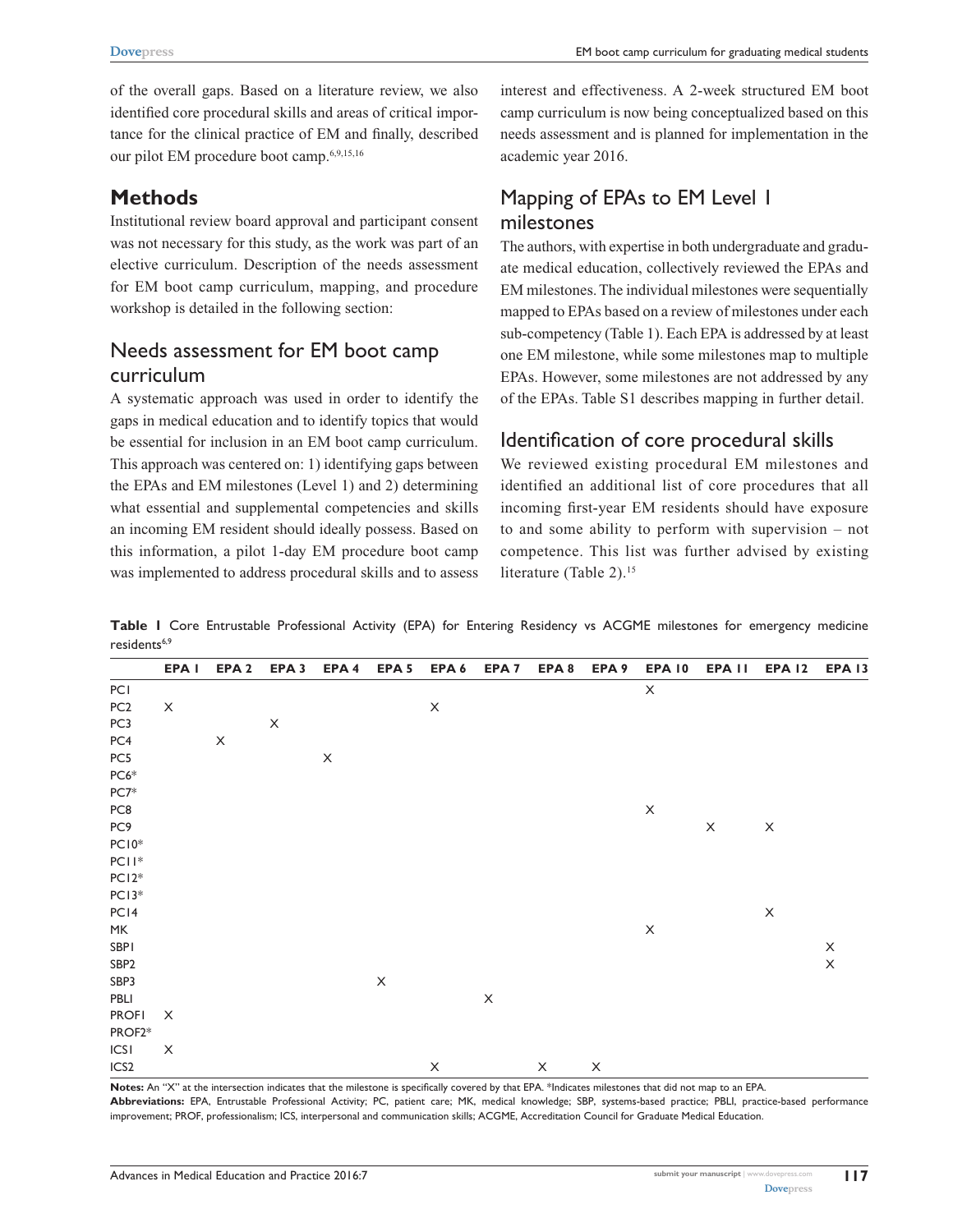# Identification of key clinical conditions requiring reinforcement

Clinical conditions in EPA 10 were reviewed and supplemented with ten emergent conditions recommended by the Clerkship Directors in Emergency Medicine (CDEM) Curriculum Revision Group.16 Author consensus determined the core list to be included in the EM boot camp curriculum (Table 3).

### Pilot 1-day EM procedure boot camp

In this pilot boot camp, we focused on one aspect of the EM boot camp curriculum for graduating medical students: core procedures fundamental to EM practice. The procedure boot camp was a voluntary, noncredit full-day event. The curriculum had goals and objectives centered on the concept of advanced ABCs. A pretest and survey assessing knowledge and preparedness, confidence, and perceived competence were conducted prior to the workshop. We used a flipped classroom approach where students were expected to review procedures using posted text and videos prior to the session. In a traditional lecture method, the material is presented in the classroom and students later apply this knowledge on their own. Flipping the classroom is different since students gain exposure to material or content outside of class, usually via prereading or online videos, and use class time with a facilitator to apply that knowledge, through problem-solving and practice of skills. The hands-on practice was conducted at three stations in our Simulation Center using task trainers and animal models such as porcine tracheas and ribs (Table 4).

A posttest and a psychomotor skills test were performed using three simulation cases to assess the competence of students in practicing ABC skills (Table S2 – sample checklist

#### Table 2 Procedures<sup>9,15</sup>

| Milestone-guided procedural<br>skills (Level 1) | <b>Supplemental procedures</b><br>warranting exposure |  |  |  |  |
|-------------------------------------------------|-------------------------------------------------------|--|--|--|--|
| Arterial puncture                               | Basic life support                                    |  |  |  |  |
| Bag-valve mask ventilation                      | Cricothyrotomy                                        |  |  |  |  |
| Basic airway management                         | Direct and video laryngoscopy                         |  |  |  |  |
| Emergency ultrasound -                          | Electrocardiogram                                     |  |  |  |  |
| indications only                                | interpretation                                        |  |  |  |  |
| Local anesthesia                                | Intraosseous catheter insertion                       |  |  |  |  |
| Peripheral intravenous line                     | Paracentesis                                          |  |  |  |  |
| Simple interrupted suture                       | Plain radiography (X-ray)                             |  |  |  |  |
|                                                 | interpretation                                        |  |  |  |  |
| Venipuncture                                    | Rescue airways                                        |  |  |  |  |
|                                                 | Thoracentesis                                         |  |  |  |  |
|                                                 | Thoracostomy tube placement                           |  |  |  |  |
|                                                 | Ultrasound-guided central line                        |  |  |  |  |
|                                                 | placement                                             |  |  |  |  |
|                                                 | Ultrasound-guided peripheral                          |  |  |  |  |
|                                                 | intravenous line                                      |  |  |  |  |

**[Dovepress](www.dovepress.com)** 

#### Table 3 Clinical conditions<sup>6,16</sup>

| EPA 10 guided                           | <b>Supplemental conditions</b> |
|-----------------------------------------|--------------------------------|
| Chest pain                              | Abdominal pain                 |
| Electrolyte abnormalities               | Cardiac arrest                 |
| Fever                                   | Gastrointestinal bleeding      |
| Hypoglycemia and hyperglycemia          | Headache                       |
| Hypotension and hypertension            | Poisoning                      |
| Mental status changes                   | Respiratory distress           |
| Oliguria, anuria, and urinary retention | Shock                          |
| Shortness of breath and hypoxemia       | Trauma                         |
| Tachycardia and arrhythmias             |                                |

**Abbreviation:** EPA, Entrustable Professional Activity.

for intubation). A post-workshop survey assessed student perception and satisfaction (Table S3).

### **Results**

Nine of the 15 EM-matched seniors at our institution attended the voluntary, noncredit procedure workshop. The majority of students reported their motivation as "I don't want to suck come July" when residency starts. They held expectations of becoming more comfortable with the procedures, and did not expect competence to develop in 1 day. A post-workshop survey assessed student perception and satisfaction on six domains: meeting objectives, training environment, simulation equipment/supplies, instructor preparedness/facilitation, knowledge acquisition/application, and overall experience. All (100%) participants reported satisfaction with the overall simulation experience, felt the workshop met goals, and increased their knowledge and confidence in topics covered. Additionally, 100% of the participants felt the content covered was appropriate for their level of training. Students reported an increased confidence post-workshop in the following procedures: intubation  $(1.5-2.1)$ , thoracostomy  $(1.1-1.9)$ , and ultrasound-guided central venous catheterization of internal jugular vein (1.3–2) (a three-point Likert-type scale, with 1= not yet confident/able to perform with supervision to 3= confident/able to perform without supervision). Psychomotor skills testing of procedures showed that on average, 2.3 (26%) of students required verbal prompting with performance errors, 4.3 (48%) worked independently with minor performance errors, and 2.3 (26%) worked independently without performance errors. Openended comments included: "excellent", "very valuable", "just in time", "great practice", "timely", "we need more training like this", and "best day in medical school yet". Some did report they could allocate more time for practice.

### **Discussion**

EM-related competencies in medical school curricula may lack uniformity and standardization.<sup>16</sup> As such, it may not be surprising to see that significant variability exists in the basic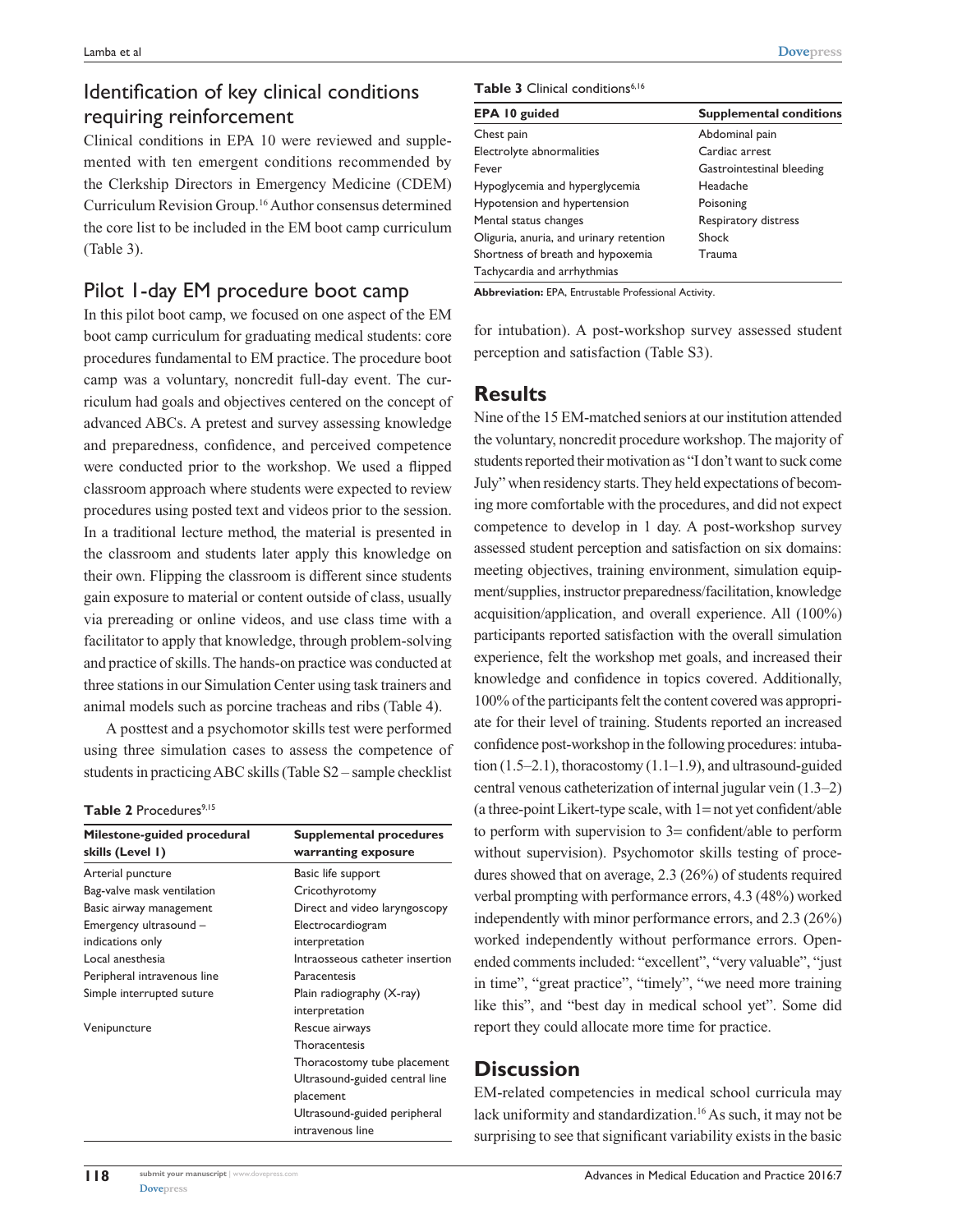#### **Table 4** Objectives and stations for procedure workshop

| Procedure workshop station                               | <b>Objectives</b>                                                                                                                          |  |  |  |  |
|----------------------------------------------------------|--------------------------------------------------------------------------------------------------------------------------------------------|--|--|--|--|
|                                                          | At the end of session, learner will be able to:                                                                                            |  |  |  |  |
| Airway management                                        | 1. List the indications for acute airway management                                                                                        |  |  |  |  |
| Emergency medicine milestones                            | 2. Identify equipment commonly used in airway management including: bag-valve masks,                                                       |  |  |  |  |
| • Patient care (PC10) - airway management                | laryngoscopes, airway adjuncts, rescue equipment                                                                                           |  |  |  |  |
| • Patient care (PC9) – general approach to procedures    | 3. Describe upper airway anatomy                                                                                                           |  |  |  |  |
|                                                          | 4. List the steps necessary to prepare a patient for endotracheal intubation                                                               |  |  |  |  |
|                                                          | 5. Demonstrate proper technique for endotracheal intubate using direct laryngoscopy,<br>video laryngoscopy, and boogie-assisted intubation |  |  |  |  |
|                                                          | 6. Confirm proper tube placement using multiple modalities                                                                                 |  |  |  |  |
|                                                          | 7. List the indications, risks, benefits, and alternatives for cricothyrotomy                                                              |  |  |  |  |
|                                                          | 8. Demonstrate appropriate preparation and technique to perform needle and surgical<br>cricothyrotomy                                      |  |  |  |  |
| <b>Breathing management</b>                              | 1. List indications, risks, and benefits for tube thoracostomy                                                                             |  |  |  |  |
| Emergency medicine milestones                            | 2. Demonstrate the proper preparation and technique for tube thoracostomy                                                                  |  |  |  |  |
| • Patient care (PC9) – general approach to procedures    | 3. Identify indications for thoracentesis                                                                                                  |  |  |  |  |
| • Patient care (PC10) - airway management                | 4. Demonstrate the proper preparation and technique for thoracentesis                                                                      |  |  |  |  |
|                                                          | 5. Demonstrate proper technique to position a patient for bag-valve mask ventilation<br>and endotracheal intubation                        |  |  |  |  |
| <b>Circulation management</b>                            | I. Identify a patient in need of vascular access                                                                                           |  |  |  |  |
| Emergency medicine milestones                            | 2. Demonstrate successful placement of peripheral IV line with ultrasound                                                                  |  |  |  |  |
| • Patient care (PC9) – general approach to procedures    | 3. Identify a patient in need of central venous access                                                                                     |  |  |  |  |
| • Patient care (PC12) - goal-directed focused ultrasound | 4. List the risks, benefits, and contraindications of central venous access at each of the                                                 |  |  |  |  |
| • Patient care (PC14) - vascular access                  | sites: right internal jugular, right subclavian, and femoral veins                                                                         |  |  |  |  |
|                                                          | 5. Demonstrate the proper preparation and technique for successful central venous                                                          |  |  |  |  |
|                                                          | access with and without ultrasound guidance (each of three sites)                                                                          |  |  |  |  |
|                                                          | 6. List the indication, contraindications, risks, benefits, and alternatives to intraosseous                                               |  |  |  |  |
|                                                          | catheter insertion                                                                                                                         |  |  |  |  |
|                                                          | 7. Demonstrate proper preparation and insertion of an intraosseous line                                                                    |  |  |  |  |

**Abbreviation:** IV, intravenous.

knowledge and skills of incoming EM residents. The resulting gap in expected versus actual skill sets is of concern to educators, supervising clinicians, and the public. A standardized EM boot camp may help mitigate these deficiencies by developing specialty-specific competencies. Currently, there is no existing framework for the setting up of an EM boot camp. We looked to the EPAs, EM resident milestones, and competencies for guidance to inform the design of a proposed EM boot camp curriculum.6,9

Mapping the core EPAs to the EM milestone Level 1 competencies for the entering residents helped to: 1) determine that there likely exists a need for an EM-specific boot camp and 2) identify some of the specific gaps/needs to be addressed by the boot camp curriculum. Seven of the 23 EM-specific milestones did not map to the EPAs (Table 1). Five (PC 6, PC 10, PC 11, PC 12, and PC 13) of these seven are uniquely tied to EM practice. Since EPAs outline general competencies and are not discipline-specific, these gaps are not unexpected. Two competencies, PC 7 and PROF 2, are general and apply across disciplines, but did not map to a corresponding EPA. Admittedly, these are included in categories likely to be covered well in medical school, but there are specific issues unique to EM that fall under these domains.

For example, patient disposition (PC 7) is integral to daily EM practice and therefore would need to be addressed.

Based on our mapping, it is clear that any proposed EM boot camp should, at a minimum, focus on the key gap areas related to EM, such as airway management, pain management, procedural sedation, ultrasound, and patient observation in the emergency department (ED), reassessment, and disposition. Practice and instruction – in the list of core procedures and clinical competencies – that we have identified here would also be beneficial. Finally, there is a need for reinforcement of general, but essential topics such as patientcentered communication and professionalism. For example, timely chart completion, duty hour reporting, and procedure logging (PROF 2) should be addressed in a proposed EM boot camp. A Professionalism in Residency session to address the development of the professional identity of trainees as EM physicians would be similarly beneficial.

We identified some supplemental topics based on a review of literature on surgery and EM-resident-aimed boot camps.10–12 Topics include: advanced cardiac life support skills, medicolegal principles of ED patient care, how to place a patient on a cardiac monitor, work code cart monitors/defibrillators, and perform female genitourinary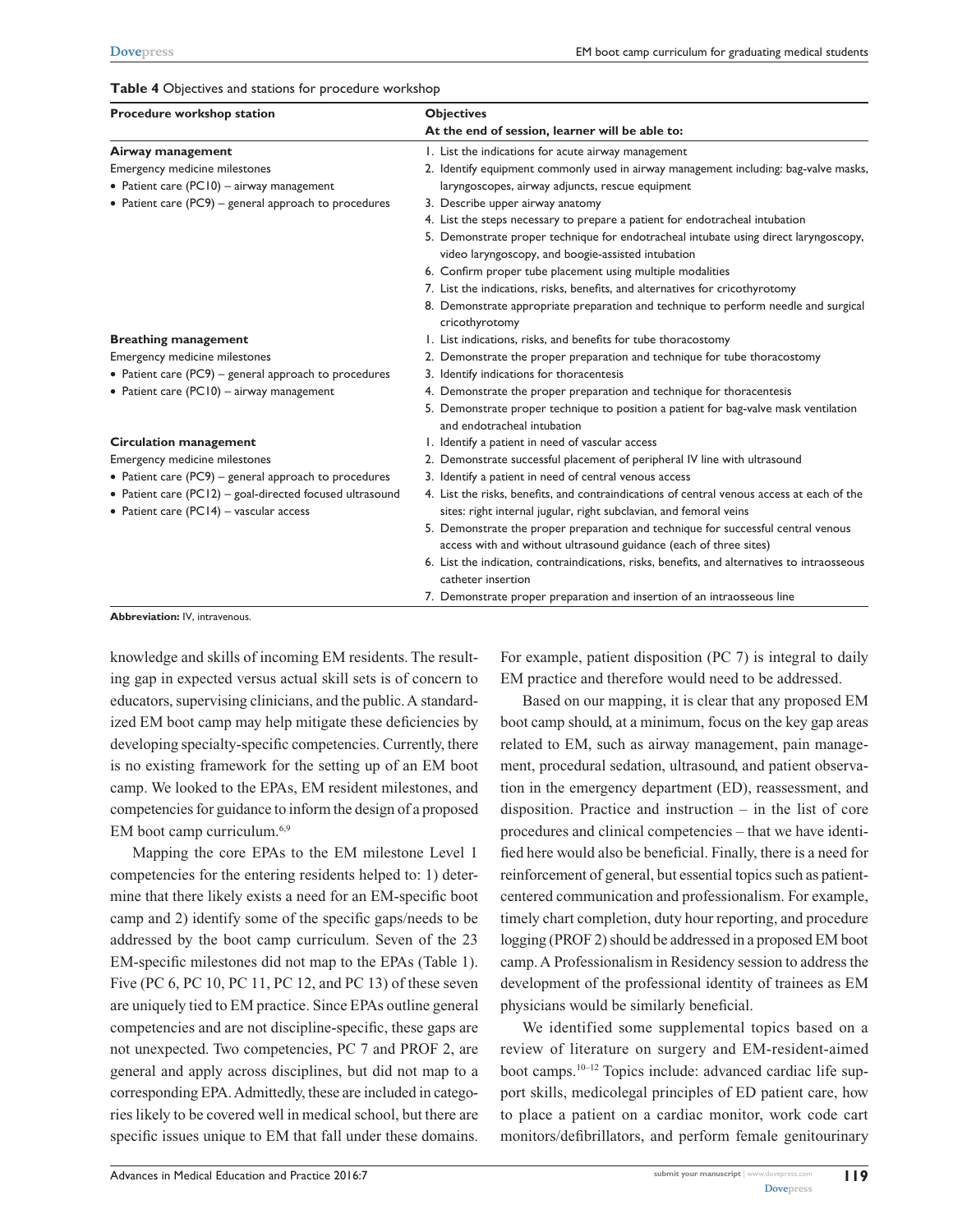examinations.<sup>10,11</sup> Advanced topics on orthopedics (splinting), ophthalmology (slit-lamp), and otolaryngology are relevant and may be considered, if time permits. Similarly, high-yield topics such as sepsis, stroke, and asthma may be reviewed to help students critically understand the current status and best practices.

It is important to note that boot camps themselves may be subject to variability and inconsistencies that may limit their generalizability across programs. Therefore, we propose a core standardized EM boot camp curriculum across schools to help optimize learning outcomes.

### **Future perspectives**

The focus areas identified based on the mapping of the core EPAs to the EM milestone, the list of conditions and procedures selected based on literature review, and the feedback obtained from the pilot procedure boot camp is guiding the design of a formal, for-credit, 2-week EM boot camp at our institution that will allow for adequate time to teach, practice, and assess skills. Since many schools cap the number of weeks a student can rotate with a specific department, we recommend that the boot camp be approved under the Office of Education or equivalent so that students are not forced to make difficult choices.

We plan a variety of educational modalities to deliver this proposed boot camp: lectures, podcasts, and videos for flipped classroom e-learning; small group discussions; procedure workshops; and simulations (manikin and standardized patients). Expected resources will include faculty/residents to facilitate, equipment, space, and a budget for supplies. Pre- and post-assessments of knowledge and skills, as well as direct observation, will assess the effectiveness of this curriculum.

# **Conclusion**

Mapping the Core EPAs for Entering Residency to the EM milestones at Level 1 identifies educational gaps for graduating medical students. Gaps include procedural skills such as airway management, procedural sedation, pain management, care of wounds, suturing, and emergency ultrasound, as well as ED-specific skills related to patient reassessment, observation, and disposition. Educators seeking to design EM boot camps for medical students should consider the identified gaps, procedures, and clinical conditions during the development of a core standardized curriculum.

# **Disclosure**

The authors report no conflicts of interest in this work.

#### **References**

- 1. The National Resident Matching Program. Advanced Data Table for the 2015 Main Residency Match. March 20, 2015. Available from: [http://www.nrmp.org/wp-content/uploads/2015/03/ADT2015\\_final.](http://www.nrmp.org/wp-content/uploads/2015/03/ADT2015_final.pdf) [pdf](http://www.nrmp.org/wp-content/uploads/2015/03/ADT2015_final.pdf). Accessed April 30, 2015.
- 2. Wald DA, Lin M, Manthey DE, Rogers RL, Zun LS, Christopher T. Emergency medicine in the medical school curriculum. *Acad Emerg Med*. 2010;17:S26–S30.
- 3. Manthey DE, Coates WC, Ander DS, et al. Report of the task force on national fourth year medical student emergency medicine curriculum guide. *Ann Emerg Med*. 2006;47(3):e1–e7.
- 4. Lyss-Lerman PM, Teherani AP, Aagaard EM, Loeser HM, Cooke MM, Harper GMM. What training is needed in the fourth year of medical school? Views of residency program directors. *Acad Med*. 2009;84(7):823–829.
- 5. Englander R, Cameron T, Ballard AJ, Dodge J, Bull J, Aschenbrener CA. Toward a common taxonomy of competency domains for the health professions and competencies for physicians. *Acad Med*. 2013;88(8):1088–1094.
- 6. AAMC Drafting Panel for Core Entrustable Professional Activities for Entering Residency. Core Entrustable Professional Activities for Entering Residency Curriculum Developers' Guide. 2014. Available from: [https://](https://members.aamc.org/eweb/DynamicPage.aspx?Action=Add&ObjectKeyFrom=1A83491A-9853-4C87-86A4-F7D95601C2E2&WebCode=PubDetailAdd&DoNotSave=yes&ParentObject=CentralizedOrderEntry&ParentDataObject=Invoice%20Detail&ivd_formkey=69202792-63d7-4ba2-bf4e-a0da41270555&ivd_prc_prd_key=E3229B10-BFE7-4B35-89E7-512BBB01AE3B) [members.aamc.org/eweb/DynamicPage.aspx?Action](https://members.aamc.org/eweb/DynamicPage.aspx?Action=Add&ObjectKeyFrom=1A83491A-9853-4C87-86A4-F7D95601C2E2&WebCode=PubDetailAdd&DoNotSave=yes&ParentObject=CentralizedOrderEntry&ParentDataObject=Invoice%20Detail&ivd_formkey=69202792-63d7-4ba2-bf4e-a0da41270555&ivd_prc_prd_key=E3229B10-BFE7-4B35-89E7-512BBB01AE3B)=Add&Object KeyFrom=[1A83491A-9853-4C87-86A4-F7D95601C2E2&WebCode](https://members.aamc.org/eweb/DynamicPage.aspx?Action=Add&ObjectKeyFrom=1A83491A-9853-4C87-86A4-F7D95601C2E2&WebCode=PubDetailAdd&DoNotSave=yes&ParentObject=CentralizedOrderEntry&ParentDataObject=Invoice%20Detail&ivd_formkey=69202792-63d7-4ba2-bf4e-a0da41270555&ivd_prc_prd_key=E3229B10-BFE7-4B35-89E7-512BBB01AE3B)= [PubDetailAdd&DoNotSave](https://members.aamc.org/eweb/DynamicPage.aspx?Action=Add&ObjectKeyFrom=1A83491A-9853-4C87-86A4-F7D95601C2E2&WebCode=PubDetailAdd&DoNotSave=yes&ParentObject=CentralizedOrderEntry&ParentDataObject=Invoice%20Detail&ivd_formkey=69202792-63d7-4ba2-bf4e-a0da41270555&ivd_prc_prd_key=E3229B10-BFE7-4B35-89E7-512BBB01AE3B)=yes&ParentObject=CentralizedOrderEn try&ParentDataObject=[Invoice%20Detail&ivd\\_formkey](https://members.aamc.org/eweb/DynamicPage.aspx?Action=Add&ObjectKeyFrom=1A83491A-9853-4C87-86A4-F7D95601C2E2&WebCode=PubDetailAdd&DoNotSave=yes&ParentObject=CentralizedOrderEntry&ParentDataObject=Invoice%20Detail&ivd_formkey=69202792-63d7-4ba2-bf4e-a0da41270555&ivd_prc_prd_key=E3229B10-BFE7-4B35-89E7-512BBB01AE3B)=69202792- [63d7-4ba2-bf4e-a0da41270555&ivd\\_prc\\_prd\\_key](https://members.aamc.org/eweb/DynamicPage.aspx?Action=Add&ObjectKeyFrom=1A83491A-9853-4C87-86A4-F7D95601C2E2&WebCode=PubDetailAdd&DoNotSave=yes&ParentObject=CentralizedOrderEntry&ParentDataObject=Invoice%20Detail&ivd_formkey=69202792-63d7-4ba2-bf4e-a0da41270555&ivd_prc_prd_key=E3229B10-BFE7-4B35-89E7-512BBB01AE3B)=E3229B10-BFE7- [4B35-89E7-512BBB01AE3B.](https://members.aamc.org/eweb/DynamicPage.aspx?Action=Add&ObjectKeyFrom=1A83491A-9853-4C87-86A4-F7D95601C2E2&WebCode=PubDetailAdd&DoNotSave=yes&ParentObject=CentralizedOrderEntry&ParentDataObject=Invoice%20Detail&ivd_formkey=69202792-63d7-4ba2-bf4e-a0da41270555&ivd_prc_prd_key=E3229B10-BFE7-4B35-89E7-512BBB01AE3B) Accessed February 5, 2015.
- 7. ten Cate O. Entrustability of professional activities and competencybased training. *Med Educ*. 2005;39(12):1176–1177.
- 8. ten Cate O. Nuts and bolts of entrustable professional activities. *J Grad Med Educ*. 2013;5(1):157–158.
- 9. ACGME and ABEM. The Emergency Medicine Milestone Project. December 2012. Available from: [https://www.abem.org/public/](https://www.abem.org/public/docs/default-source/migrated-documents-and-files/em-milestones.pdf?sfvrsn=4) [docs/default-source/migrated-documents-and-files/em-milestones.](https://www.abem.org/public/docs/default-source/migrated-documents-and-files/em-milestones.pdf?sfvrsn=4) [pdf?sfvrsn](https://www.abem.org/public/docs/default-source/migrated-documents-and-files/em-milestones.pdf?sfvrsn=4)=4. Accessed November 2015.
- 10. Santen SA, Rademacher N, Heron SL, Khandelwal S, Hauff S, Hopson L. How competent are emergency medicine interns for Level 1 milestones: who is responsible? *Acad Emerg Med.* 2013;20(7):736–739.
- 11. Ataya R, Dasgupta R, Blanda R, Moftakhar Y, Hughes PG, Ahmed R. Emergency medicine residency boot camp curriculum: a pilot study. *West J Emerg Med*. 2015;16(2):356–361.
- 12. ACS/APDS/ASE Resident Prep Curriculum Goals and Objectives. American College of Surgeons Website. April 2014. Available from: <https://www.facs.org/education/program/resident-prep>. Accessed March 30, 2015.
- 13. Selden NR, Origitano TC, Burchiel KJ, et al. A national fundamentals curriculum for neurosurgery PGY1 residents: The 2010 Society of Neurological Surgeons boot camp courses. *Neurosurgery.* 2012;70(4):971–981.
- 14. Blackmore C, Austin J, Lopushinsky SR, Donnon T. Effects of postgraduate medical education "boot camps" on clinical skills, knowledge, and confidence: a meta-analysis. *J Grad Med Educ.* December 2014;6(4):643–652.
- 15. Santen SA, Peterson WJ, Khandelwal S, House JB, Manthey DE, Sozener CB. Medical student milestones in emergency medicine. *Acad Emerg Med.* 2014;21(8):905–911.
- 16. Manthey DE, Ander DS, Gordon DC, et al. Emergency medicine clerkship curriculum: an update and revision. *Acad Emerg Med*. 2010;17(6):638–643.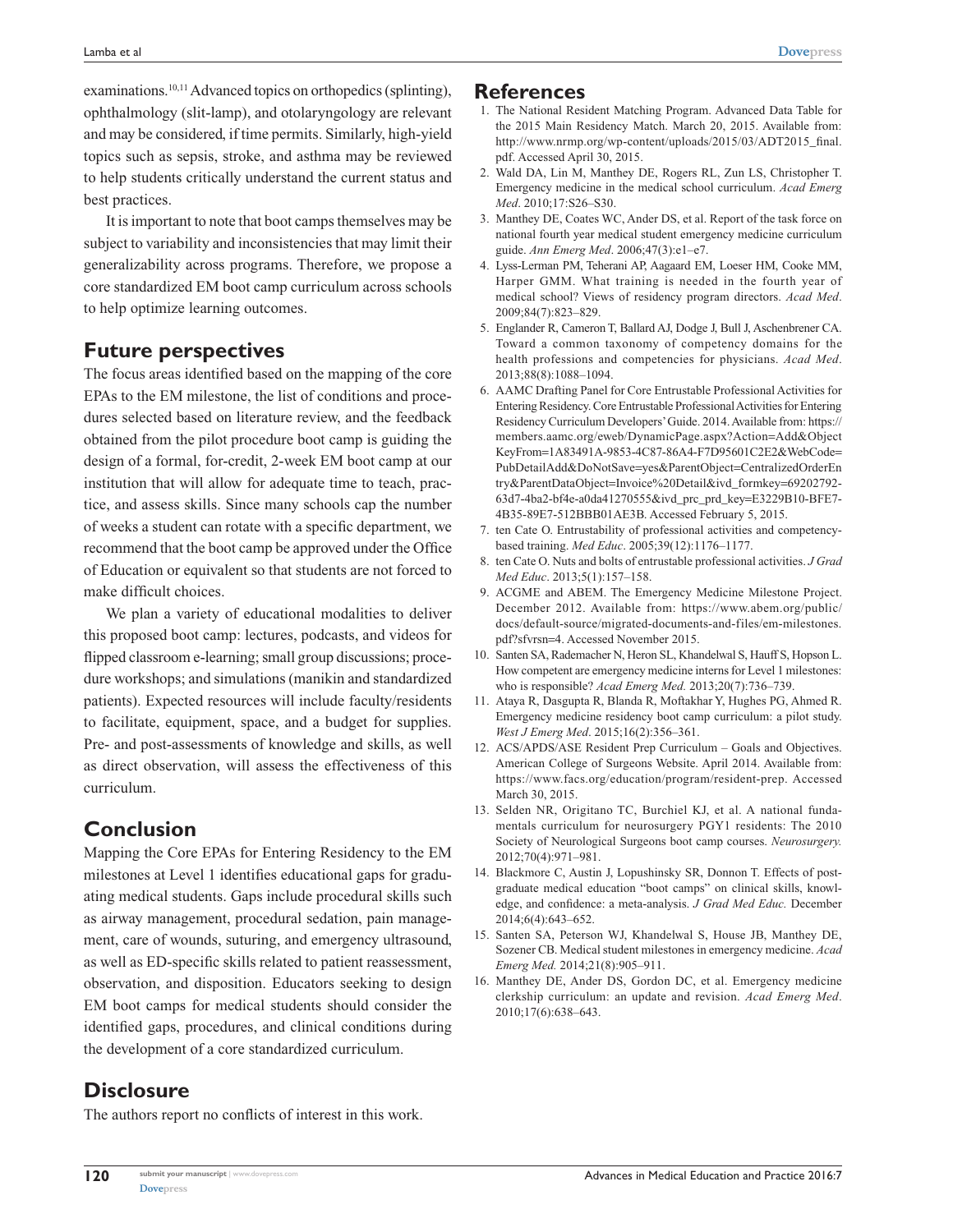# **Supplementary materials**

**Table S1** Detailed mapping and comparison of Core Entrustable Professional Activity for Entering Residency vs ACGME milestones for Emergency Medicine residents<sup>6,9</sup>

| Overall competency                                                 | <b>Milestone at Level I</b>              | <b>Core EPA</b>                  |
|--------------------------------------------------------------------|------------------------------------------|----------------------------------|
| PCI: Emergency stabilization                                       | Recognizes abnormal vital signs          | EPA 10: Recognize a patient      |
| Prioritizes critical initial stabilization action and mobilizes    |                                          | requiring urgent or emergent     |
| hospital support services in the resuscitation of a critically ill |                                          | care and initiate evaluation     |
| or injured patient and reassesses after stabilizing intervention   |                                          | and management                   |
| PC2: Performance of focused history and physical exam              | Performs and communicates a              | EPA 1: Gather a history and      |
| Abstracts current findings in a patient with multiple chronic      | reliable, comprehensive history and      | perform a physical examination   |
| medical problems and, when appropriate, compares with a prior      | physical exam                            | EPA 6: Provide an oral           |
| medical record and identifies significant differences between the  |                                          | presentation of a clinical       |
| current presentation and past presentations                        |                                          | encounter                        |
| PC3: Diagnostic studies                                            | Determines the necessity of              | EPA 3: Recommend and             |
| Applies the results of diagnostic testing based on the probability | diagnostic studies                       | interpret common diagnostic      |
| of disease and the likelihood of test results altering management  |                                          | and screening tests              |
| PC4: Diagnosis                                                     | Constructs a list of potential diagnoses | EPA 2: Prioritize a differential |
| Based on all available data, narrows and prioritizes the list      | based on chief complaint and initial     | diagnosis following a clinical   |
| of weighted differential diagnoses to determine appropriate        | assessment                               | encounter                        |
| management                                                         |                                          |                                  |
| PC5: Pharmacotherapy                                               | Knows the different classifications of   | EPA 4: Enter and discuss         |
| Selects and prescribes appropriate pharmaceutical agents           | pharmacologic agents and their           | order and prescriptions          |
| based upon relevant considerations such as mechanism of            | mechanism of action. Consistently        |                                  |
| action, intended effect, financial considerations, possible        | asks patient for drug allergies          |                                  |
| adverse effects, patient preferences, allergies, potential         |                                          |                                  |
| drug-food and drug-drug interactions, institutional policies,      |                                          |                                  |
| and clinical guidelines                                            |                                          |                                  |
| PC6: Observation and reassessment                                  | Recognizes the need for patient          | None                             |
| Reevaluates patients undergoing ED observation                     | reevaluation                             |                                  |
| (and monitoring) and using appropriate data and                    |                                          |                                  |
| resources, determines the differential diagnosis,                  |                                          |                                  |
| treatment plan, and disposition                                    |                                          |                                  |
| PC7: Disposition                                                   | Describes basic resources available      | None                             |
| Establishes and implements a comprehensive disposition             | for care of the emergency department     |                                  |
| plan that uses appropriate consultation resources; patient         | patient                                  |                                  |
| education regarding diagnosis; treatment plan; medications;        |                                          |                                  |
| and time- and location-specific disposition instructions           |                                          |                                  |
| PC8: Multitasking (task-switching)                                 | Manages a single patient amidst          | EPA 10: Recognize a patient      |
| Employs task switching in an efficient and timely manner           | distractions                             | requiring urgent or emergent     |
| in order to manage the ED                                          |                                          | care and initiate evaluation     |
|                                                                    |                                          | and management                   |
| PC9: General approach to procedures                                | Identifies pertinent anatomy and         | EPA 11: Obtain informed          |
| Performs the indicated procedure on all appropriate                | physiology for a specific procedure;     | consent for tests and/or         |
| patients (including those who are uncooperative, at the            | uses appropriate universal precautions   | procedures                       |
| extremes of age, hemodynamically unstable and those                |                                          | EPA 12: Perform general          |
| who have multiple comorbidities, poorly defined anatomy,           |                                          | procedures of a physician        |
| high risk for pain or procedural complications, sedation           |                                          |                                  |
| requirement), takes steps to avoid potential complications,        |                                          |                                  |
| and recognizes the outcome and/or complications resulting          |                                          |                                  |
| from the procedure                                                 |                                          |                                  |
| PC10: Airway management                                            | Describes upper airway anatomy;          | None                             |
| Performs airway management on all appropriate patients             | Performs basic airway maneuvers or       |                                  |
| (including those who are uncooperative, at the extremes            | adjuncts (jaw thrust/chin lift/oral      |                                  |
| of age, hemodynamically unstable and those who have                | airway/nasopharyngeal airway) and        |                                  |
| multiple comorbidities, poorly defined anatomy, high risk          | ventilates/oxygenates patient            |                                  |
| for pain or procedural complications, sedation requirement),       | using BVM                                |                                  |
| takes steps to avoid potential complications, and recognize the    |                                          |                                  |
| outcome and/or complications resulting from the procedure          |                                          |                                  |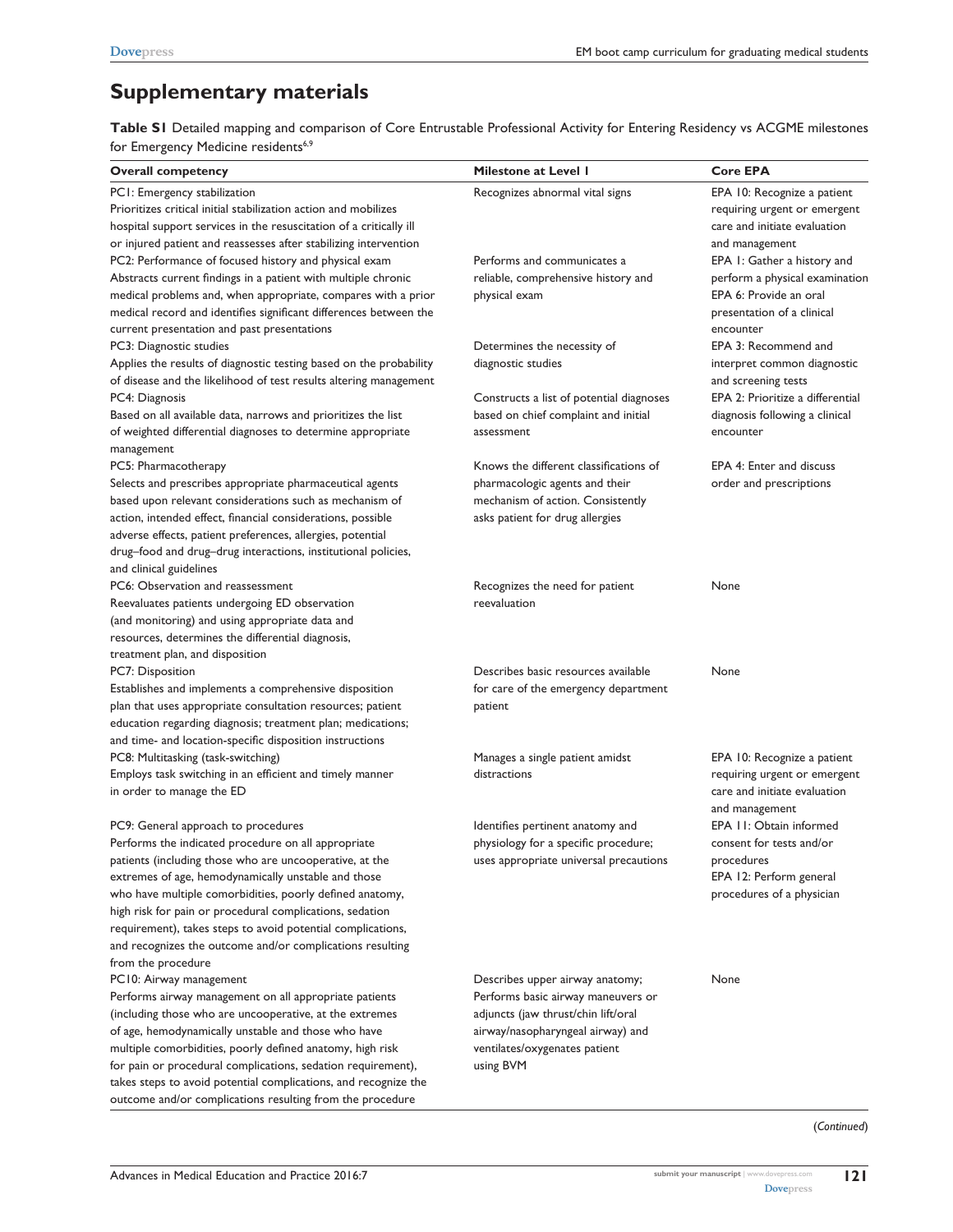#### **Table S1** (*Continued*)

| <b>Overall competency</b>                                       | <b>Milestone at Level I</b>               | <b>Core EPA</b>                  |
|-----------------------------------------------------------------|-------------------------------------------|----------------------------------|
| PCII: Anesthesia and acute pain management                      | Discusses with the patient indications,   | None                             |
| Provides safe acute pain management, anesthesia, and            | contraindications, and possible           |                                  |
| procedural sedation to patients of all ages regardless of       | complications of local anesthesia;        |                                  |
| the clinical situation                                          | performs local anesthesia using           |                                  |
|                                                                 | appropriate doses of local anesthetic     |                                  |
|                                                                 | and appropriate technique to provide      |                                  |
|                                                                 | skin to subdermal anesthesia for          |                                  |
|                                                                 | procedures                                |                                  |
| PC12: Other diagnostic and therapeutic procedures:              | Describes the indications for             | None                             |
| goal-directed focused ultrasound (diagnostic/procedural)        | emergency ultrasound                      |                                  |
| Uses goal-directed focused ultrasound for the bedside           |                                           |                                  |
| diagnostic evaluation of emergency medical conditions and       |                                           |                                  |
| diagnoses, resuscitation of the acutely ill or injured patient, |                                           |                                  |
| and procedural guidance                                         |                                           |                                  |
| PC13: Other diagnostic and therapeutic procedures: wound        | Prepares a simple wound for suturing      | None                             |
| management                                                      | (identify appropriate suture material,    |                                  |
| Assesses and appropriately manages wounds in patients           | anesthetize wound and irrigate);          |                                  |
| of all ages regardless of the clinical situation                | demonstrates sterile technique; places    |                                  |
|                                                                 | a simple interrupted suture               |                                  |
| PC14: Other diagnostic and therapeutic procedures: vascular     | Performs a venipuncture; places a         | EPA 12: Perform general          |
| access                                                          | peripheral intravenous line; performs     | procedures of a physician        |
| Successfully obtains vascular access in patients of all ages    | an arterial puncture                      |                                  |
| regardless of the clinical situation                            |                                           |                                  |
| MK: Medical knowledge                                           | Passes initial national licensing         | Not applicable                   |
| Demonstrates appropriate medical knowledge in the care          | examinations (eg, USMLE Step 1            |                                  |
| of emergency medicine patients                                  | and Step 2 or COMLEX Level I              |                                  |
|                                                                 | and Level 2)                              |                                  |
| SBPI: Patient safety                                            | Adheres to standards for maintenance      | EPA 13: Identify system failures |
| Participates in performance improvement to optimize             | of a safe working environment;            | and contribute to a culture of   |
| patient safety                                                  | describes medical errors and adverse      | safety and improvement           |
|                                                                 | events                                    |                                  |
| SBP2: Systems-based management                                  | Describes members of ED team              | EPA 13: Identify system failures |
| Participates in strategies to improve health care delivery      | (eg, nurses, technicians, security)       | and contribute to a culture of   |
| and flow. Demonstrates an awareness of and responsiveness       |                                           | safety and improvement           |
| to the larger context and system of health care                 |                                           |                                  |
| SBP2: Technology                                                | Uses the Electronic Health Record         | EPA 5: Document a clinical       |
| Uses technology to accomplish and document safe health          | (EHR) to order tests, medications, and    | encounter in the patient         |
| care delivery                                                   | document notes, and respond to alerts;    | record                           |
|                                                                 | reviews medications for patients          |                                  |
| PBLI: Practice-based performance improvement                    | Describes basic principles of             | EPA 7: Form clinical questions   |
| Participates in performance improvement to optimize ED          | evidence-based medicine                   | and retrieve evidence to         |
| function, self-learning, and patient care                       |                                           | advance patient care             |
| PROFI: Practice-based performance improvement                   | Demonstrates behavior that conveys        | EPA 1: Gather a history and      |
| Participates in performance improvement to optimize ED          | caring, honesty, genuine interest, and    | perform a physical examination   |
| function, self-learning, and patient care                       | tolerance when interacting with a         |                                  |
|                                                                 | diverse population of patients            |                                  |
|                                                                 | and families                              |                                  |
| PROF2: Accountability                                           | Demonstrates basic professional           | None                             |
| Demonstrates accountability to patients, society, profession,   | responsibilities such as timely reporting |                                  |
| and self                                                        | for duty, appropriate dress/grooming,     |                                  |
|                                                                 | rested and ready to work, delivery of     |                                  |
|                                                                 | patient care as a functional physician;   |                                  |
|                                                                 | maintains patient confidentially; uses    |                                  |
|                                                                 | social media ethically and responsibly;   |                                  |
|                                                                 | adheres to professional responsibilities, |                                  |
|                                                                 | such as conference attendance, timely     |                                  |
|                                                                 | chart completion, duty hour reporting,    |                                  |
|                                                                 | procedure reporting                       |                                  |

(*Continued*)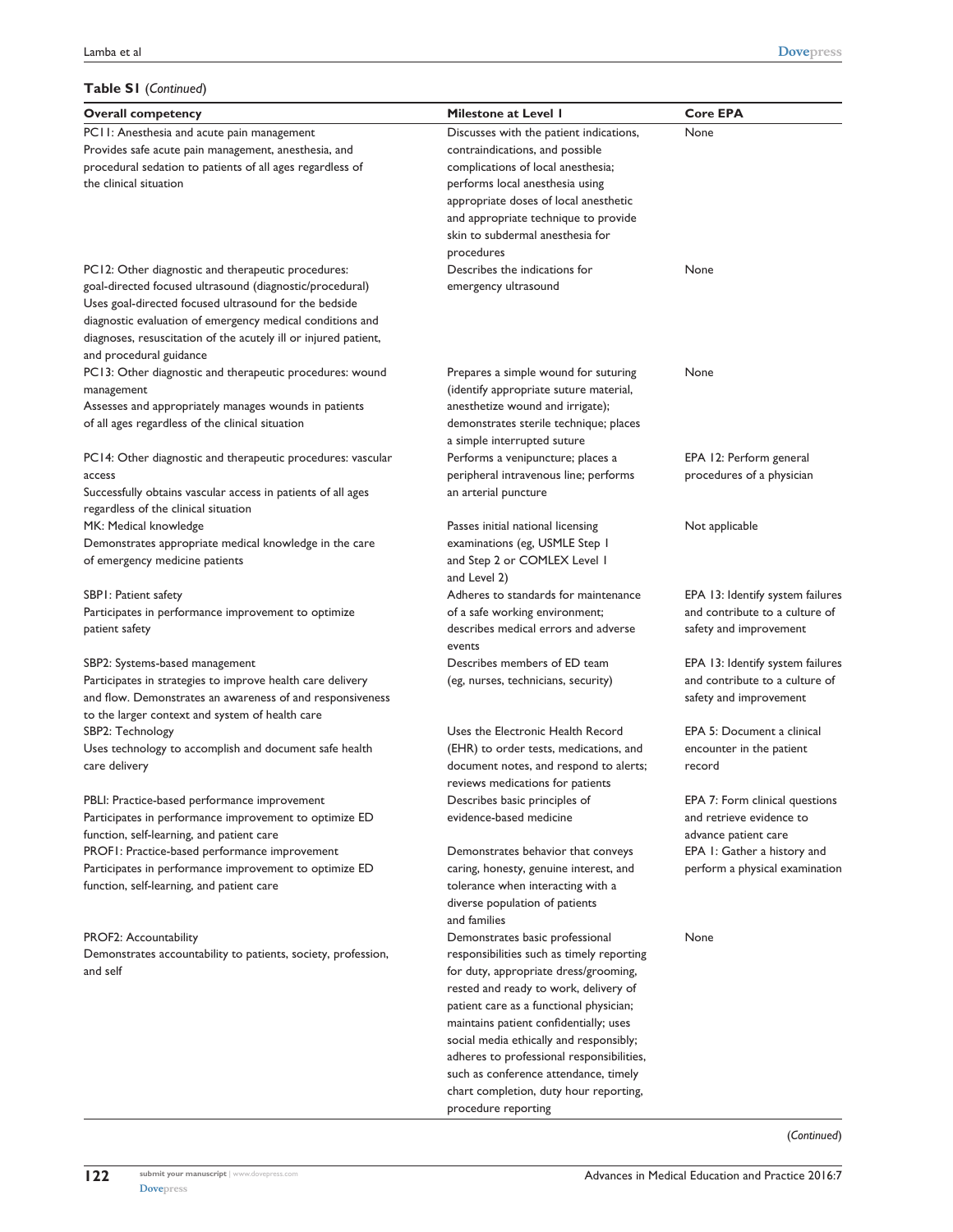#### **Table S1** (*Continued*)

| <b>Overall competency</b>                                                                                              | Milestone at Level 1                                                              | <b>Core EPA</b>                                                     |  |  |
|------------------------------------------------------------------------------------------------------------------------|-----------------------------------------------------------------------------------|---------------------------------------------------------------------|--|--|
| ICSI: Patient-centered communication                                                                                   | Establishes rapport with and                                                      | EPA 1: Gather a history and                                         |  |  |
| Demonstrates interpersonal and communication skills that<br>result in the effective exchange of information and        | demonstrate empathy toward patients<br>and their families; listens effectively to | perform a physical examination                                      |  |  |
| collaboration with patients and their families                                                                         | patients and their families                                                       |                                                                     |  |  |
| ICS2: Team management                                                                                                  | Participates as a member of a patient                                             | EPA 6: Provide an oral                                              |  |  |
| Leads patient-centered care teams, ensuring effective<br>communication and mutual respect among members<br>of the team | care team                                                                         | presentation of a clinical<br>encounter<br>EPA 8: Give or receive a |  |  |
|                                                                                                                        |                                                                                   | patient handover to transition<br>care responsibility               |  |  |
|                                                                                                                        |                                                                                   | EPA 9: Collaborate                                                  |  |  |
|                                                                                                                        |                                                                                   | as a member of an                                                   |  |  |
|                                                                                                                        |                                                                                   | interprofessional team                                              |  |  |

Abbreviations: EPA, Entrustable Professional Activity; PC, patient care; MK, medical knowledge; SBP, systems-based practice; PBLI, practice-based performance improvement; PROF, professionalism; ICS, interpersonal and communication skills; ED, emergency department; BVM, bag-valve mask; ACGME, Accreditation Council for Graduate Medical Education; USMLE, United States Medical Licensing Examination; COMLEX, Comprehensive Osteopathic Medical Licensing Examination.

#### **Table S2** Intubation competency evaluation

| <b>Critical actions</b>                                               | <b>Requires verbal</b><br>prompting with<br>performance errors<br>$\bf{0}$ | <b>Works independently</b><br>with minor<br>performance errors | <b>Works independently</b><br>without performance<br>errors<br>$\mathbf{2}$ |
|-----------------------------------------------------------------------|----------------------------------------------------------------------------|----------------------------------------------------------------|-----------------------------------------------------------------------------|
|                                                                       |                                                                            |                                                                |                                                                             |
| Consider the indication for intubation (Is positive                   | $\Box$                                                                     | □                                                              | $\Box$                                                                      |
| airway pressure CPAP/BIPAP an option?) (do-not-intubate               |                                                                            |                                                                |                                                                             |
| status; consent)<br>Pre-oxygenate with high-flow oxygen (3 minutes or |                                                                            |                                                                | □                                                                           |
| eight deep breaths)                                                   | □                                                                          | □                                                              |                                                                             |
| Assess for difficult laryngoscopy, difficult bag-valve                | □                                                                          | □                                                              | $\Box$                                                                      |
| mask, difficult supraglottic airway device                            |                                                                            |                                                                |                                                                             |
| If suspected difficult airway and time allows, consider               | □                                                                          | П                                                              | п                                                                           |
| awake technique and/or call for help                                  |                                                                            |                                                                |                                                                             |
| Check for dentures                                                    | □                                                                          | □                                                              | п                                                                           |
| Position patient (ramped/sniff)                                       | □                                                                          | □                                                              | П                                                                           |
| Continuous monitoring                                                 | □                                                                          | □                                                              | П                                                                           |
| Start IV access $(x2$ preferably)                                     | П                                                                          | П                                                              | П                                                                           |
| Administer $O_2$ via nasal cannula for apneic oxygenation             | □                                                                          | □                                                              | П                                                                           |
| Set up equipment:                                                     | $\Box$                                                                     | □                                                              | □                                                                           |
| Bag-valve mask, naso/oropharygeal airway, suction,                    |                                                                            |                                                                |                                                                             |
| laryngoscope, blade, capnometer, endotracheal tube,                   |                                                                            |                                                                |                                                                             |
| stylet, adjuncts, difficult airway equipment                          |                                                                            |                                                                |                                                                             |
| Drugs (rapid sequence induction)                                      | □                                                                          | □                                                              | п                                                                           |
| Personnel                                                             | $\Box$                                                                     | □                                                              | п                                                                           |
| Ventilator and settings                                               | □                                                                          | □                                                              | п                                                                           |
| Tube placement verification                                           | $\Box$                                                                     | □                                                              | П                                                                           |
| Secure endotracheal tube                                              | П                                                                          | П                                                              | п                                                                           |
| Verbalize response: "What are next steps to ensure                    | Sedation                                                                   | <b>CXR</b>                                                     | Blood gas q30 minutes                                                       |
| a safe intubation?"                                                   |                                                                            |                                                                | post-intubation                                                             |
|                                                                       | П                                                                          | □                                                              | □                                                                           |

**Abbreviations:** CPAP, continuous positive airway pressure; BIPAP, biphasic positive airway pressure; IV, intraveneous; CXR, chest X-ray.